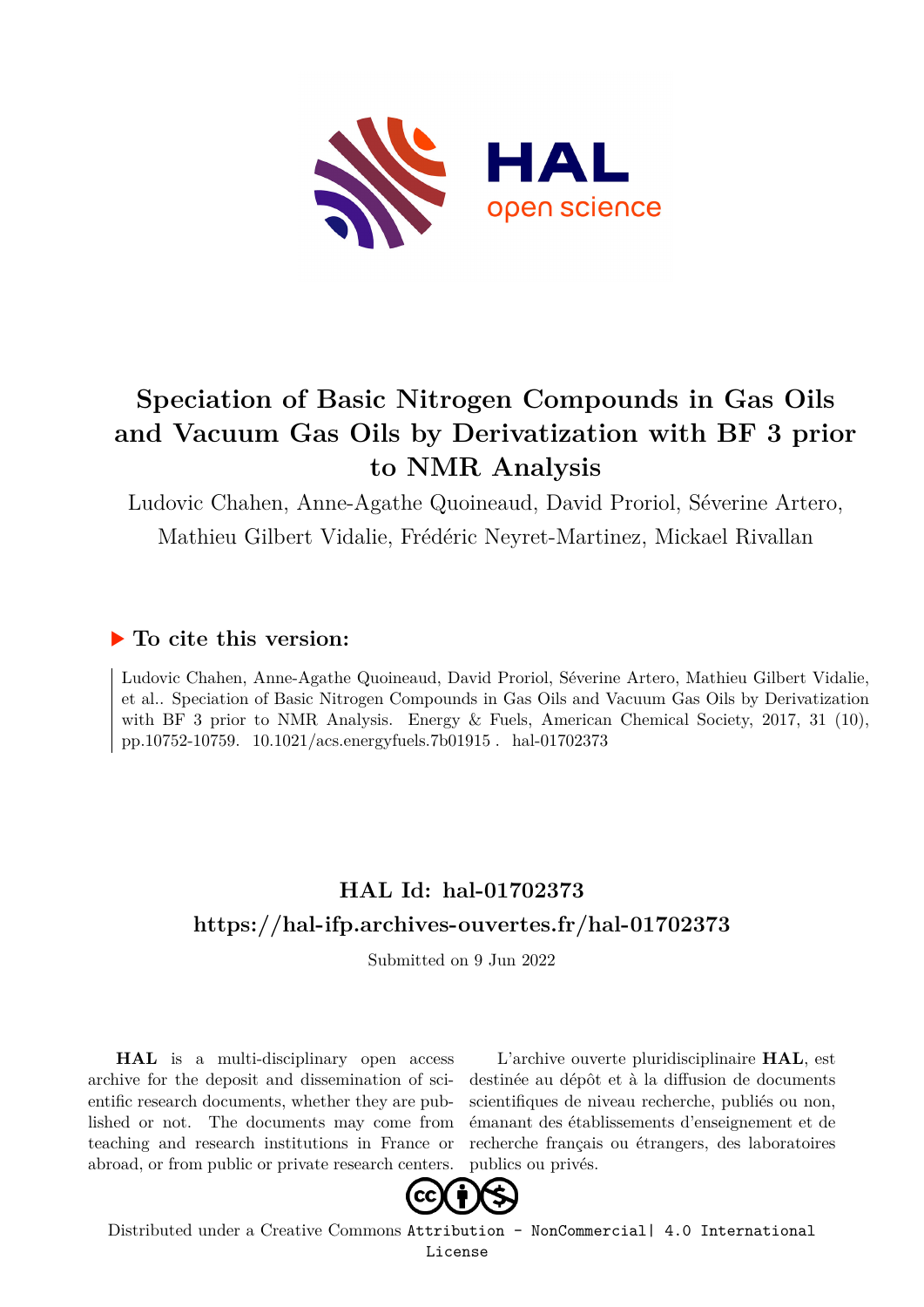# Speciation of Basic Nitrogen Compounds in Gas Oils and Vacuum Gas Oils by Derivatization with  $BF_3$  prior to NMR Analysis

L. Chahen, [\\*](#page-7-0)<sup>®</sup> A.-A. Quoineaud, D. Proriol, S. Artero, M. Vidalie, F. Neyret-Martinez, and M. Rivallan

IFP Energies nouvelles, Rond-point de l'echangeur de Solaize, BP 3, 69360 Solaize, France ́

ABSTRACT: Nitrogen-containing compounds, present in gas oils (GO) or vacuum gas oils (VGO) cuts, affect many of the important petroleum processes such as hydrocracking and hydrotreating due to their nucleophilic character. Basic nitrogen compounds, which can inhibit the acidic sites of the catalysts, are mainly pyridine derivatives (6-membered-ring nitrogen compounds), and despite the use of highly resolutive methods, their characterization, especially in VGO, is still limited. Herein, we propose a new promising methodology, coupling the derivatization with  $\rm BF_3$  of nonprotogenic nitrogen species and the use of NMR analysis. By crossing information from <sup>19</sup>F, <sup>1</sup>H, <sup>1</sup>H–<sup>19</sup>F HMBC and <sup>19</sup>F DOSY, it is possible to determine the close environment of the nitrogen atom of the most nucleophilic nitrogen impurities in GO or in VGO cuts, independently of the sizes of the molecules. This approach allows the characterization and comparison of fingerprints of basic nitrogen impurities in charges or effluents.

**N** itrogen-containing compounds, present in middle distillates cuts, affect many of the important petroleum tillates cuts, affect many of the important petroleum processes such as hydrocracking and hydrotreating due to their nucleophilic character. These compounds may poison the catalysts used in hydrocracking, catalytic cracking, and reforming, through interactions with acid sites of catalysts and have a significant negative kinetic effect on hydrotreating reactions such as hydrodesulfurization (HDS). Thus, hydrodenitrogenation catalysts and processes (HDN) are well studied, and detailed knowledge of the type and concentration of N-compounds present in hydrocarbons cuts is required to optimize these HDN processes.

In middle distillates, most of the nitrogen is present as heterocycles with multiple aromatic rings. The N-compounds have been classified into two different groups: neutral and basic. Basic compounds, which can inhibit the acidic sites of the catalyst, are mainly pyridine derivatives (6-membered-ring nitrogen compounds) such as quinolines and acridines. Neutral compounds, among the most refractory species in HDN, are mainly pyrrole derivatives (5-membered-ring compounds) such as indoles and carbazoles.

Gas chromatography (GC) is definitely the most exploited technique to characterized nitrogen compounds in the petroleum cuts. GC can be coupled with a mass spectrometry detector, to take advantage of their high sensitivity, but nitrogen specific detectors, nitrogen chemiluminescence (NCD), and nitrogen phosphorus detectors (NPD) are definitely the most widely used.

For the diesel cut characterization, recent studies have demonstrated that GC×GC accomplishes better separations than GC, reducing the peak overlapping of N-compounds and therefore achieving better identifications and quantifications. However, despite the great resolution of GC×GC and the NCD detector, fractionation of the nitrogen species between neutral and basic nitrogen is preferable.<sup>[1](#page-7-0),[2](#page-7-0)</sup> On heavier cuts like vacuum gas oil (VGO), even after fractionation of the basicneutral nitrogen species, GC×GC-NCD shows difficulty to avoid overlapping of N-compounds. $3$  Thus, the characterization of nitrogen compounds in hydrocarbons cuts is still limited and any complementary methods to improve their characterization are welcome.

In the case of basic nitrogen, since the most part of the compounds seems to be pyridine derivatives, a more specific method for characterizing this chemical function may be more useful. As a new approach, we propose to use Nuclear Magnetic Resonance (NMR) coupled with a chemical derivatization with BF<sub>3</sub> to characterize the nitrogen nonprotogenic functions present in middle distillates.

NMR is a powerful method to determine the chemical functions or the close environment of specific atoms. However, the NMR of the nitrogen  $^{14}N$  or  $^{15}N$ , though, is not trivial.  $^{14}N$ is a medium sensitivity nucleus, but its signals are usually significantly broadened by quadrupolar interactions. <sup>15</sup>N yields sharp lines, but the 0.37% natural abundance of <sup>15</sup>N and its low gyromagnetic ratio ( $\gamma = -27.126 \times 10^6$  T<sup>-1</sup> s<sup>-1</sup>) result in a major sensitivity penalty. Thus, it may be interesting to derivatize the nitrogen atom to analyze nitrogen functions by NMR.

Nitrogen atoms in organic compounds possess a free pair of electrons, and the nitrogen-containing organic molecules are considered as Lewis bases. They can react with the Lewis acid  $BF_3$  to form Lewis adducts. The main advantage of  $BF_3$  is that the isotopes  $^{11}B$  and the  $^{19}F$  have natural abundances of 80.1% and 100%, respectively.  $^{11}B$  is a quadrupolar nucleus (spin 3/2) and gives generally broad bands which restrict strongly the analysis of mixture compounds. On the contrary,  $^{19}F$  NMR (spin  $1/2$ ), as well as <sup>1</sup>H NMR, gives sharp bands and is very sensitive. Moreover, considering a Lewis adduct between one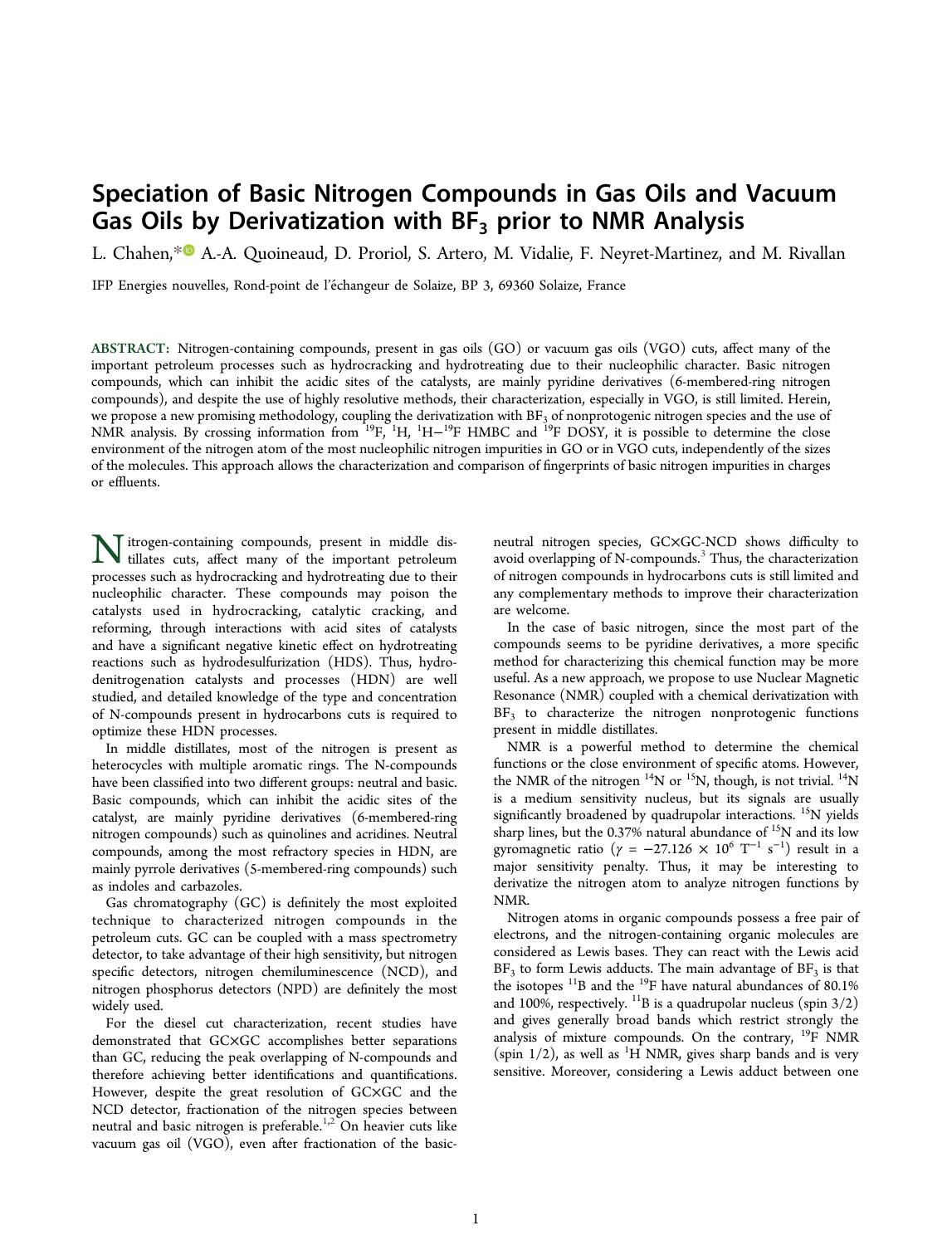<span id="page-2-0"></span>nitrogen and one molecule of  $BF_3$ , the <sup>19</sup>F NMR will register a signal of 3 fluorine atoms for each nitrogen atom. Thus, the limits of detection will be lowered for <sup>19</sup>F NMR.

In the literature, the derivatization by  $BF_3$ , characterized by <sup>19</sup>F NMR, has already been used to indirectly measure the Lewis basicity of organic compounds or to identify structures of nitrogen<sup>[4](#page-8-0)−[13](#page-8-0)</sup> and oxygenated<sup>[14](#page-8-0)−[19](#page-8-0)</sup> adducts. However, to our knowledge,  $BF<sub>3</sub>$  has never been used as derivatization agent to characterize nitrogen compounds in feedstocks.

#### EXPERIMENTAL SECTION

**Chemicals and Materials.** All nitrogen compounds and  $BF_3$ · $SMe_2$ were purchased from Sigma-Aldrich.  $CD_2Cl_2$  was purchased from Euriso-top and dried on activated molecular sieves (3 Å). All manipulations were carried out under an inert atmosphere using Schlenk's technics. All other chemical compounds were used without further purifications. The silica used for the extraction was Merck silica (40−63 μm, 0.8 cm<sup>3</sup>/g pore volume, 480−540 m<sup>2</sup>/g). Silica is kept at 110 °C for at least 24 h before use. The real gas oil sample was obtained from a coker unit, and it contains 1200 mg of nitrogen/kg. The real vacuum gas oil was a straight run VGO, and it contained 1300 mg of nitrogen/kg.

 $19$ F NMR and  $19$ F DOSY (Diffusion Ordered NMR Spectroscopy) spectra were obtained on a Bruker Avance 600 MHz spectrometer with a Quattro Nucleus Probe (QNP) of 5 mm at 298 K. 2D  $^{19}F$ DOSY experiments were obtained using a bipolar gradient spin echo sequence (so-called PGSTE-BP).<sup>[20](#page-8-0)</sup> The total diffusion encoding pulse duration  $\delta$  was 2.5 ms, the delay for gradient recovery 1.0 ms, and the diffusion delay Δ 40 ms. Gradient amplitudes were used ranging from 0.7 to 29.3 G·cm<sup>−</sup><sup>1</sup> , and 192 scans were recorded for each gradient amplitude. Heteronuclear Multiple-Bond Correlation spectroscopy (HMBC) experiments were carried out on a Bruker Avance 300 MHz spectrometer with a BroadBand probe for Fluoride Observation (BBFO) of 5 mm with a HMBC sequence using inverse detected  ${}^{1}H/{}^{19}F$  long-range correlation with gradient selection and no decoupling during acquisition. Hexafluorobenzene was used as external reference chemical shift considering that  $\delta_{\text{C}_6F_6} = -162.3$  ppm.

Derivatization Protocol. At room temperature, 0.05 mmol of nitrogen compound in 0.5 mL of  $CD_2Cl_2$  was introduced into a Screw-Cap NMR sample tube of 5 mm in diameter. Next, 0.1 mmol of BF<sub>3</sub>.  $\text{SMe}_{2} \left( 2 \text{ equiv/nitrogen} \right)$  in 0.1 mL of  $\text{CD}_{2}\text{Cl}_{2}$  was added into the tube before being hermetically capped. The tube was slightly agitated manually for 2 min prior to NMR analysis.

Extraction Protocol on GO. The extraction protocol was inspired from the work of Lissitsyna et al.<sup>[2](#page-7-0)</sup> An SPE propylene cartridge (diameter 1.6 cm) was manually packed with 5 g of Merck silica. The SPE cartridge was conditioned with 10 mL of hexane; then, 12 g of GO sample was applied to the silica SPE column. The cartridge was eluted successively with 90 mL of hexane, 110 mL of dichloromethane, and finally with 30 mL of acetone. The last fraction of acetone was dried on  $MgSO_4$  and filtered, and acetone was evaporated to give an oily mixture containing 6.3 mg of nitrogen.

Derivatization of GO Fraction. The oily mixture from the SPE protocol was dissolved in 0.5 mL of  $CD_2Cl_2$ , and 0.111 mL of this solution was introduced into a Screw-Cap NMR sample tube of 5 mm in diameter. Next, 0.1 mmol of  $\text{BF}_3\text{\textcdot}\text{S}\text{Me}_2$   $(1 \text{ equiv/nitrogen})$  in 0.1 mL of CD<sub>2</sub>Cl<sub>2</sub> was added into the tube before being hermetically capped. The tube was agitated manually for 2 min prior to NMR analysis.

Analysis of GO Fraction by GC×GC-NCD. The acetone fraction of the GO has been analyzed by GC×GC-NCD according to the method published by Adam et al.<sup>[3](#page-8-0)</sup> The acetone fraction of the GO contains quinolines (47% of total nitrogen), pyridines (25% of total nitrogen), acridines (16% of total nitrogen), indoles (4.6% of total nitrogen), anilines (4.2% of total nitrogen), and tetrahydroquinolines (3.35% of total nitrogen).

Extraction Protocol on VGO. An SPE propylene cartridge (diameter 1.6 cm) was manually packed with 5 g of Merck silica. The SPE cartridge was conditioned with 10 mL of hexane; then, 6 g of VGO, dissolved in 12 mL of hexane/toluene (50/50 in volume), was applied to the silica SPE column. The cartridge was eluted successively with 90 mL of hexane, 110 mL of dichloromethane, and finally with 30 mL of acetone. The protocol was done twice, and the fractions of acetone were gathered. Then, the final acetone fraction was dried on MgSO<sup>4</sup> and filtered, and acetone was evaporated to give an oily mixture containing 0.7 mg of nitrogen.

Derivatization of GO Fraction. The oily mixture from the SPE protocol was dissolved in 0.5 mL of  $CD_2Cl_2$ , and this solution was introduced into a Screw-Cap NMR sample tube of 5 mm in diameter. Next, 0.05 mmol of  $\rm BF_3\text{-}SMe_2$  (1 equiv/nitrogen) in 0.1 mL of  $\rm CD_2Cl_2$ was added into the tube before being hermetically capped. The tube was agitated manually for 2 min prior to NMR analysis.

### RESULTS AND DISCUSSION

Derivatization and NMR Methodologies. The purpose of this work is to validate qualitatively the concept of derivatization. The quantitative approach will be discussed in further studies.

In the VGO, the main impurities are sulfur and nitrogen compounds. BF<sub>3</sub> reacts with nonprotogenic and protogenic nitrogen compounds to form Lewis adducts with  $BF_3$ . . However, in the presence of strong bases such as pyridine derivatives, protogenic adducts may undergo deprotonation of the nitrogen atom and form many different species. $^{21}$  $^{21}$  $^{21}$ Moreover, protogenic nitrogen species are generally weaker nucleophilic species and are not considered as responsible of catalysts deactivations. For these reasons, this work focuses on the study of nonprotogenic nitrogen species.

Maria et al.<sup>[22](#page-8-0)</sup> have established a table of the enthalpies of adducts formation of nonprotogenic compounds with boron trifluoride in dichloromethane. The Lewis acid  $BF_3$  forms quite stable adducts with basic nitrogen compounds  $(-\Delta H^{\circ}_{\text{BF}_3\text{-pyridine}})$ = 128.08 kJ·mol<sup>−</sup><sup>1</sup> ) in dichloromethane. According to Morris et al., $^{23}$  $^{23}$  $^{23}$  dimethylsulfide has an enthalpy of formation of  $-\Delta H^{\circ}_{BF_3\text{-SMe}_2} = 14.6 \text{ kJ} \cdot \text{mol}^{-1}$  (pure gas-phase enthalpy). As a comparison, for tetrahydrothiophene (THT), the values of  $-\Delta H^{\circ}_{BF_3 THT}$  in the gas phase<sup>[23](#page-8-0)</sup> and in dichloromethane solution<sup>[24](#page-8-0)</sup> are, respectively, 22 and 52 kJ·mol<sup>-1</sup>. Thus, even if the enthalpy of formation of the adduct BF<sub>3</sub>.SMe<sub>2</sub> reaches  $-\Delta H^{\circ}_{BF_3\text{-}SMe_2}$  = 52 kJ·mol<sup>-1</sup> in dichloromethane, nitrogen adducts are much more stable than  $BF_3$ · $SMe_2$  or sulfur adducts.

BF<sub>3</sub>·SMe<sub>2</sub> is commercially available and is quite easy to handle as a solution. Thus, it has been used as derivative agent in the whole study.

Finally, dichloromethane interacts very slightly with  $BF_3$  $(-\Delta H^{\circ}_{BE_3\text{-CH}_2\text{Cl}_2} = 10.0 \text{ kJ/mol}^{-1})$ . This solvent is particularly well adapted to dissolve oil cuts, and most of the adducts of BF<sub>3</sub> with different pyridine derivatives seem to be soluble in dichloromethane. Therefore, dichloromethane-d2 has been used as solvent in the whole study.

[Figure 1](#page-3-0) shows the  $^{19}$ F NMR spectrum of the BF<sub>3</sub>-pyridine adduct at 25 °C.

The quartet observed is due to the spin−spin coupling with three fluorine nuclei and a <sup>11</sup>B boron nucleus  $(1/(11B^{15}F)) = 10.5$ Hz). In addition, we may observe the presence of a broad and overlapped contribution due to the septet signal of the adduct formed between pyridine and the 19.9% of  $BF_3$  owning the  $^{10}B$ boron isotope ( $^{10}$ B spin = 3). Indeed, the <sup>19</sup>F NMR is able to detect both  ${}^{11}BF_3$ -pyridine and  ${}^{10}BF_3$ -pyridine. To avoid any confusion, the given  $19F$  NMR chemical shifts are always those related to  ${}^{11}BF_3$  adducts.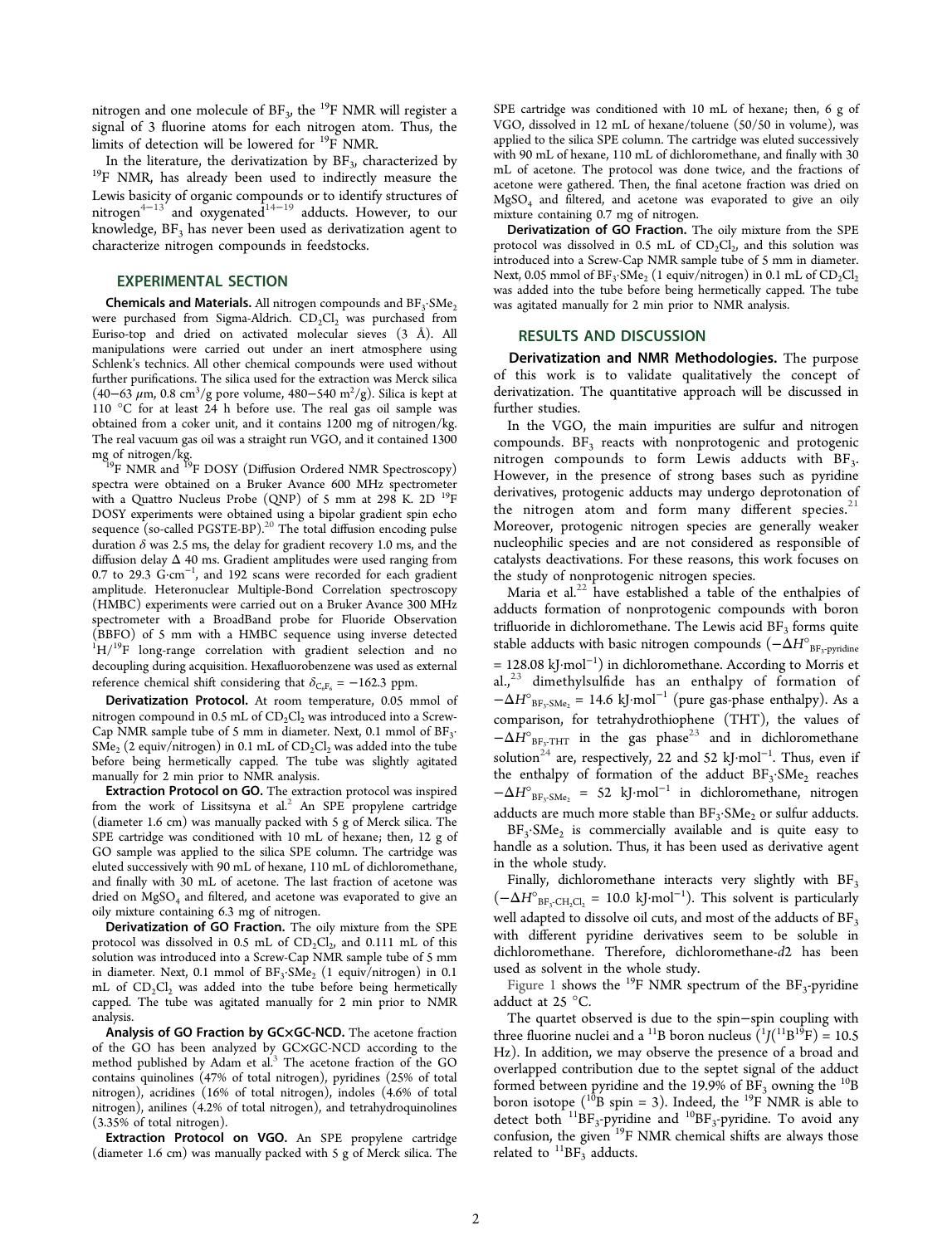<span id="page-3-0"></span>

**Figure 1.** BF<sub>3</sub>-pyridine adduct by <sup>19</sup>F NMR in  $CD_2Cl_2$  at 25 °C.

In all model compounds spectra, there is always at least another significant signal. This peak is the residual signal of the excess of  $BF_3$  forming adducts with remaining  $SMe<sub>2</sub>$ , dichloromethane-d2, and eventual impurities due to products or manipulation like water. All of these adducts are in equilibrium, giving an average spectral contribution whose chemical shift can vary according to the nature of nitrogen species and from an experiment to another.

The BF<sub>3</sub> adducts of pyridine, 2,6-lutidine, quinoline, acridine, isoquinoline, 2,6-dimethylquinoline, N,N-dimethylaniline, phenanthridine, and triethylamine have been prepared and analyzed by  $^{19}$ F NMR. The chemical shifts and *J*-coupling constants of the different  $BF_3$  adducts are summarized in Table 1.

Table 1. Analysis of Different  $BF_3$  Adducts by <sup>19</sup>F NMR at  $25^{\circ}$ C

| adducts               | average chemical shifts in<br><sup>19</sup> F NMR of 3 experiments<br>$(\delta$ in ppm) | $^{1}$ <i>J</i> ( $^{11}$ B <sup>19</sup> F)<br>coupling<br>constant in Hz |
|-----------------------|-----------------------------------------------------------------------------------------|----------------------------------------------------------------------------|
| N,N-dimethylaniline   | $-157.7$                                                                                | 13.1                                                                       |
| pyridine              | $-151.1$                                                                                | 10.5                                                                       |
| isoquinoline          | $-150.8$                                                                                | 10.4                                                                       |
| quinoline             | $-144.8$                                                                                | 12.3                                                                       |
| phenanthridine        | $-144.6$                                                                                | 12.1                                                                       |
| 2,6-dimethylquinoline | $-133.9$                                                                                | 15.1                                                                       |
| 2,6-lutidine          | $-136.3$                                                                                | 14.2                                                                       |
| acridine              | $-132.1$                                                                                | 14.3                                                                       |

The spectral window is extended from −160 to −130 ppm. Many signals may overlap when the species are too similar, but contributions of great families like acridine, quinoline, or pyridine are sufficiently resolved to allow species distinction. N,N-Dimethylaniline has been selected to evaluate the impact of remaining aniline derivatives onto the analysis of pyridine derivatives. A dilution by 10 of the solution or an excess of 2 equiv of  $BF_3$ ·SMe<sub>2</sub> has no significant influence on the chemical shifts in <sup>19</sup>F NMR. However, due to the presence of <sup>10</sup>BF<sub>3</sub> adducts, the signals are not well-defined and it is often easier to measure coupling constant on <sup>11</sup>B NMR than on <sup>19</sup>F NMR spectra.

The coupling constants depend on the adduct and thus may give also information on the corresponding chemical function. Considering only the pyridine derivatives, it seems that the

coupling constant increases with the hindrance around the nitrogen atom. Indeed, in terms of hindrance around the nitrogen atom, we may consider the following order: 2,6 dimethylquinoline ∼ acridine ∼ 2,6-lutidine > quinoline ∼ phenanthridine > pyridine ∼ isoquinoline.

This hindrance effect seems to impact also chemical shifts since they follow the same order. Considering the work of Fratiello et al., the chemical shifts depend mainly on the strength of the interaction between the nitrogen and the boron atoms.<sup>[6](#page-8-0)</sup> Actually, this interaction depends both on the Lewis basicity of the nitrogen atom and on the hindrance. In this study, the nucleophilic character is defined as the resultant of these 2 parameters and allows us to graduate the tendency of a nitrogen compound to form a more or less stable Lewis adduct with  $BF_3$ . [Table 2](#page-4-0) shows the chemical shifts of different adducts of substituted pyridines.

The comparison of the chemical shifts between this work and the literature is not trivial since the spectra have been registered with different (i)  $BF_3$  precursors, (ii) adducts concentrations, (iii) calibration methods, and (iv) temperatures. However, despite the different analysis conditions, differences of only +0.1 ppm for  $BF_3$ -pyridine and only +1.0 ppm for  $BF_3$ -2,6lutidine adducts are observed when compared to literature results. Thus, the results obtained in the present conditions at 25 °C are in agreement with Fratiello's results<sup>[6](#page-8-0)</sup> and could be compared for discussion.

The 3-alkyl- and 4-alkyl-pyridine adducts (−151.3 ppm), regardless of the length of the alkyl chain, have almost the same <sup>19</sup>F chemical shifts as that of  $BF_3$ -pyridine (-151.1 ppm). It demonstrates that the influence of alkyl groups is very weak at these positions. However, the 2-alkyl-pyridine adducts have very different <sup>19</sup>F chemical shifts. The 2-methyl-pyridine adduct has a <sup>19</sup>F chemical shift of −147.6 ppm, and the 2-  $CH_2CH_2CH_3$ -pyridine adduct has a  $^{19}F$  chemical shift of −145.9 ppm. The <sup>19</sup>F chemical shifts in pyridine adducts depend mainly on the substitution in 2- and 6-positions also known as ortho-positions. Finally, in [Table 2,](#page-4-0) it is possible to separate all the pyridine derivatives in three families: not substituted in the ortho-position, substituted in one orthoposition, and substituted in both *ortho-positions*. The <sup>19</sup>F spectra can be separated in 3 parts as shown in [Figure 2.](#page-4-0)

The three parts are delimited by the chemical shifts of the model compounds. These limits are not strict, and they can slightly evolve with the study of other derivatives. Concerning the compounds substituted in one or two ortho-positions, it is unlikely to have an overlapping in the  $^{19}F$  NMR shifts considering the large gap between the two parts. The chemical shifts of the nonsubstituted and the monosubstituted compounds are relatively close. However, Fratiello et al. have studied a very large number of pyridine derivatives and the quinoline derivatives seem to have higher chemical shifts.<sup>[6](#page-8-0)</sup> Thus, it is unlikely that these limits evolve and, in the worst case, the overlapping should be minor.

A mix of acridine, 2,6-lutidine, quinoline, isoquinoline, and  $N$ , $N$ -dimethylaniline has been derivatized with  $BF_3$ · $SMe_2$  in  $CD_2Cl_2$  and analyzed by <sup>19</sup>F NMR. The chemical shifts of these species are similar to those reported in [Table 2](#page-4-0) except for acridine and N,N-dimethylaniline adducts which are only shifted from +0.1 ppm. Thus, we assume that mixture formation has no effect on the chemical shifts of the  $BF<sub>3</sub>$ adducts of the nonprotogenic nitrogen species.

The chemical shifts of the  $BF_3$  adducts in <sup>19</sup>F NMR give information about the chemical form, about the hindrance of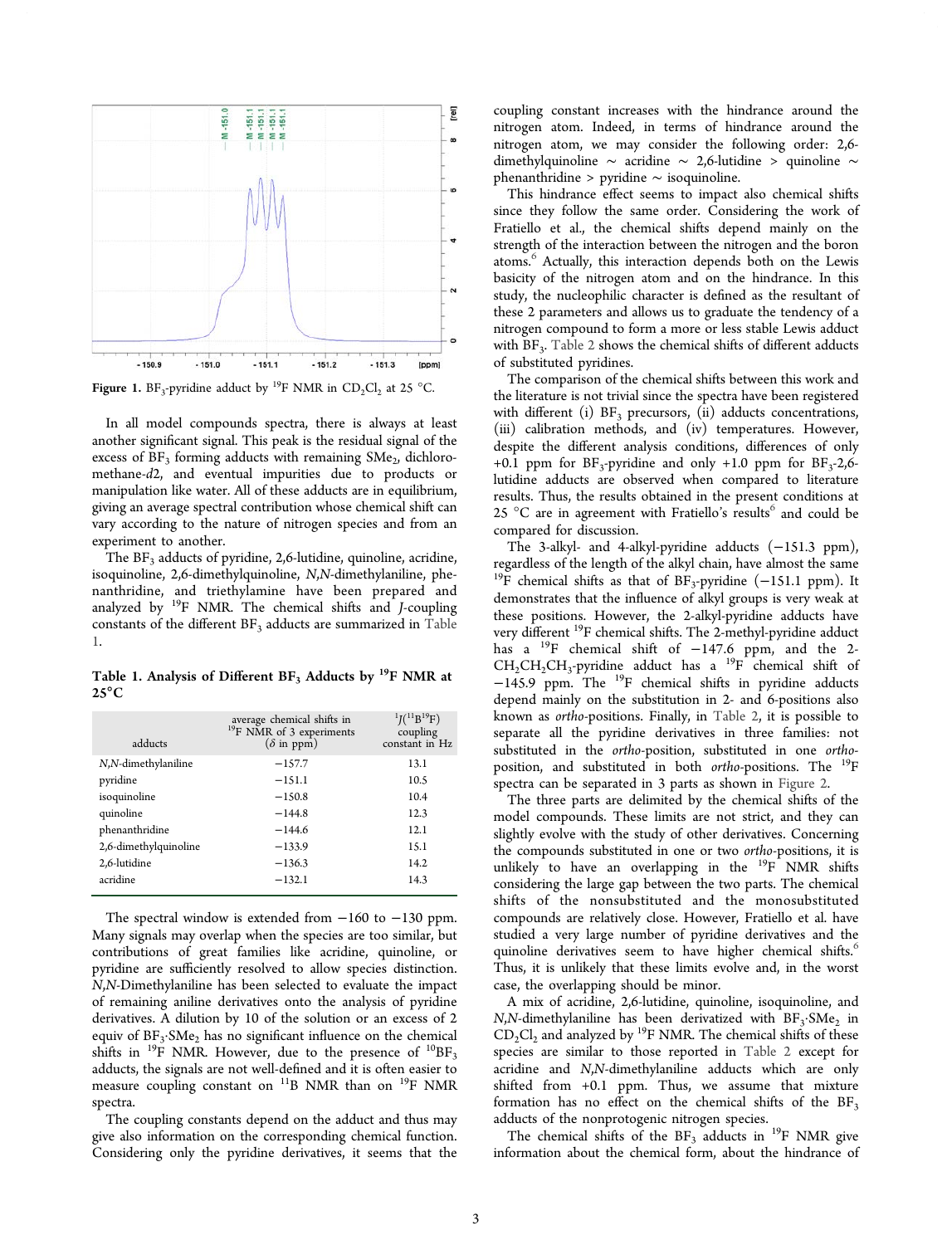| Nitrogen<br>Compounds                                       | <b>Chemical Shifts of</b><br>the BF <sub>3</sub> adducts in<br>ppm | $T(^{\circ}C)$ | Ortho-<br>substitution      |
|-------------------------------------------------------------|--------------------------------------------------------------------|----------------|-----------------------------|
| Acridine                                                    | $-132.1$                                                           | 25             | Di-ortho substi-<br>tuted   |
| 2,6-dimethylquinoline                                       | $-133.9$                                                           | 25             | Di-ortho substi-<br>tuted   |
| 2,6-lutidine                                                | $-136.3$                                                           | 25             | Di-ortho substi-<br>tuted   |
| 2,6-lutidine                                                | $-137.3$                                                           | $-10$          | Di-ortho substi-<br>tuted   |
| Phenanthridine                                              | $-144.6$                                                           | 25             | Mono-ortho-<br>substituted  |
| Quinoline                                                   | $-144.8$                                                           | 25             | Mono-ortho-<br>substituted  |
| 2-CH=CH <sub>2</sub> -pyridine                              | $-145.5$                                                           | $-40$          | Mono-ortho-<br>substituted  |
| 2-CH <sub>2</sub> CH <sub>2</sub> CH <sub>3</sub> -pyridine | $-145.9$                                                           | $-40$          | Mono-ortho-<br>substituted  |
| 2-CH <sub>2</sub> CH <sub>3</sub> -pyridine                 | $-146.0$                                                           | $-40$          | Mono-ortho-<br>substituted  |
| 2-CH <sub>3</sub> -pyridine                                 | $-147.6$                                                           | $-40$          | Mono-ortho-<br>substituted  |
| $2,4$ - $(CH3)2$ -pyridine                                  | $-147.7$                                                           | $\bf{0}$       | Mono-ortho-<br>substituted  |
| $2,5$ - $(CH3)2$ -pyridine                                  | $-147.8$                                                           | $\bf{0}$       | Mono-ortho-<br>substituted  |
| 2-CN-pyridine                                               | $-147.9$                                                           | $\bf{0}$       | Mono-ortho-<br>substituted  |
| 2-OCH <sub>3</sub> -pyridine                                | $-148.6$                                                           | $\bf{0}$       | Mono-ortho-<br>substituted  |
| Isoquinoline                                                | $-150.8$                                                           | 25             | No substitution<br>in ortho |
| Pyridine                                                    | $-151.1$                                                           | 25             | No substitution<br>in ortho |
| Pyridine                                                    | $-151.2$                                                           | $-40$          | No substitution<br>in ortho |
| 3-CH <sub>3</sub> -pyridine                                 | $-151.3$                                                           | $-40$          | No substitution<br>in ortho |
| 3-CH <sub>2</sub> CH <sub>3</sub> -pyridine                 | $-151.3$                                                           | $-40$          | No substitution<br>in ortho |
| 4-CH <sub>3</sub> -pyridine                                 | $-151.3$                                                           | $-40$          | No substitution<br>in ortho |
| 4-CH=CH <sub>2</sub> -pyridine                              | $-151.3$                                                           | 0              | No substitution<br>in ortho |
| 4-CH <sub>2</sub> CH <sub>3</sub> -pyridine                 | $-151.4$                                                           | $-40$          | No substitution<br>in ortho |
| 4-C(CH <sub>3</sub> ) <sub>3</sub> -pyridine                | $-151.4$                                                           | $\bf{0}$       | No substitution<br>in ortho |
| $3,5$ - $(CH3)2$ -pyridine                                  | $-151.5$                                                           | $-40$          | No substitution<br>in ortho |
| N,N-dimethylaniline                                         | $-157.7$                                                           | 25             | ì,                          |

<span id="page-4-0"></span>Table 2. Chemical Shifts of Different  $BF_3$  Adducts by <sup>19</sup>F NMR in  $CD_2Cl_2^a$ 

<sup>a</sup>The results given in bold have been obtained in this study, and the other results have been obtained by Fratiello et al.<sup>[6](#page-8-0)</sup>



Figure 2. <sup>19</sup>F NMR chemical shifts ranges of pyridine derivatives adducts with  $BF<sub>2</sub>$ . .

the nitrogen compounds and, so, about their nucleophilic character. The common methods used to characterize the nitrogen compounds in GO cannot give such information. For example, GC×GC-NCD, which is certainly one of the most powerful techniques to reach molecular detail, is able to give the total amount of pyridines, quinolines, and acridines in a GO cut. However, GC×GC-NCD is unable to determine which part of these compounds are not too hindered to chelate a metal site and to poison an HDS catalyst for example.

Thus, this new approach 1D-NMR looks promising to compare the most nucleophilic nitrogen impurities in GO cuts and may be useful to find descriptors to anticipate the deactivation of certain catalysts. However, in most cases, the 1D-NMR does not give information about the size of the species which may be a crucial parameter considering the inhibition of catalytic sites in porous materials. Thus, to go further and to test the limits of this approach, real samples have been analyzed in <sup>19</sup>F DOSY. This 2D-NMR experiment allows us to separate compounds by their self-diffusion coefficients which depend generally strongly on the sizes of the molecules.

Preliminary Results on Very Polar Fractions of Real Hydrocarbons Cuts. A gas oil and a vacuum gas oil have been submitted to the Solid Phase Extraction (SPE) protocol described in the [Experimental Section.](#page-2-0) The acetone fraction contains the most polar species and so, the most polar nitrogen compounds such as pyridines, quinolines, and acridines derivatives. For the GO, the acetone fraction has been analyzed by GC×GC-NCD according to the protocol proposed by Adam et al. $3$  and contains mainly acridines (16% of total nitrogen), pyridines (25% of total nitrogen), and quinolines (47% of total nitrogen).

DOSY <sup>19</sup>F experiments have been carried out on the most polar fraction of gas oil and vacuum gas oil derivatized with BF<sub>3</sub>·SMe<sub>2</sub>. To our knowledge, no <sup>19</sup>F DOSY experiments have been carried out on  $BF_3$  adducts in the literature. Figures 3 and [4](#page-5-0) show the <sup>19</sup>F DOSY spectra of the most polar fraction of the real gas oil and the real vacuum gas oil, both derivatized with  $BF_3 \cdot$ SMe<sub>2</sub> .

At the top of Figure 3, the  $^{19}$ F NMR spectrum of the most polar derivatized nitrogen compounds shows signals from −155



Figure 3. <sup>19</sup>F DOSY spectrum of the most polar fraction of the real gas oil derivatized with  $BF_3$ ·SMe<sub>2</sub> at 298 K.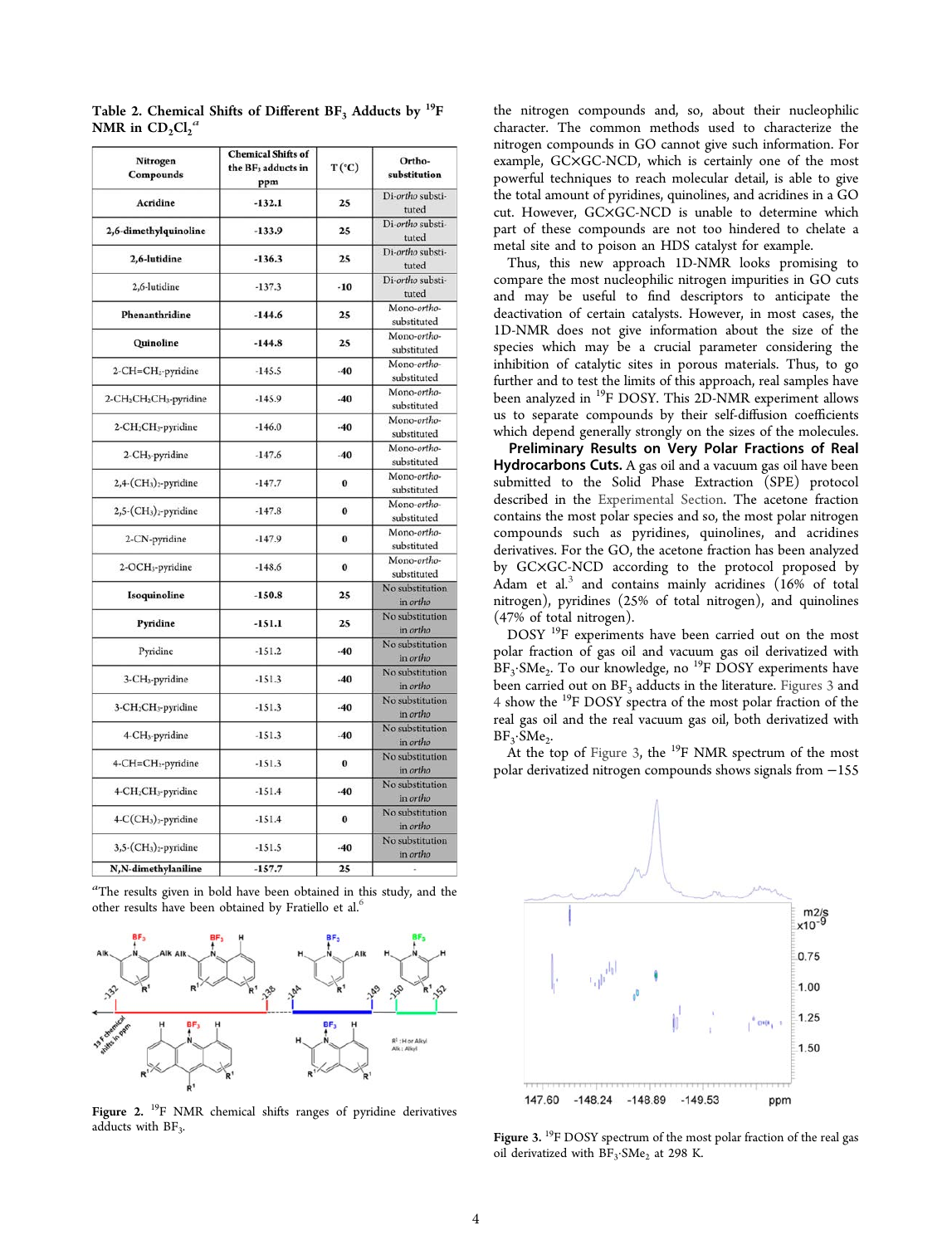<span id="page-5-0"></span>

Figure 4. <sup>19</sup>F DOSY spectrum of the most polar fraction of the real vacuum gas oil derivatized with BF<sub>3</sub>.SMe<sub>2</sub> at 298 K.

to −147 ppm. The intense signal observed at −149.1 ppm in <sup>19</sup>F NMR indicates that a large amount of  $BF_3$ ·SMe<sub>2</sub> adduct remains in solution. Thus, in these conditions of preparation, all the nitrogen species have not been derivatized and, as expected, the <sup>19</sup>F NMR spectrum shows only the  $BF_3$ -adducts of the most nucleophilic nitrogen species. According to the chemical shift scale from [Figure 2,](#page-4-0) the derivatized species are mainly nonortho-substituted pyridines, mono-ortho-substituted pyridines, and non-ortho-substituted quinolines. This is in total agreement with the GC×GC-NCD results since quinolines and pyridines represent 72% of the total nitrogen in this GO. No signals are observed for adducts of ortho-substituted quinolines, di-orthosubstituted pyridines and acridines.

In [Figure 3,](#page-4-0) the self-diffusion coefficients are held between D  $= 3.78 \pm 1.08 \times 10^{-10} \text{ m}^2/\text{s}$  and  $D = 1.35 \pm 0.08 \times 10^{-9} \text{ m}^2/\text{s}$ . Most of the species have self-diffusion coefficients relatively close, which is quite normal in a gas oil cut but the resolution is sufficient to notice tendencies. The self-diffusion coefficients are close to those observed by Kapur et al.<sup>[25](#page-8-0)</sup> for the aromatic fraction of a diesel sample in CDCl<sub>3</sub> by <sup>1</sup>H DOSY. Thus, the presence of  $BF_3$  seems to have a moderate impact on the selfdiffusion coefficient and it is unlikely that the observed species are agglomerated adducts.

The signal at −149.0 ppm and at D = 8.7 ± 0.26  $\times$  10<sup>-10</sup> m<sup>2</sup>/ s represents the remaining  $BF_3$ ·SMe<sub>2</sub>. As expected, the highest self-diffusion coefficients are obtained for the species with smaller chemical shifts in <sup>19</sup>F NMR ( $\delta$  < -149.0 ppm), i.e., for the most stable small pyridine adducts with the shortest N−B bond. Consequently, it is logical that the weaker adducts, at higher chemical shifts ( $\delta$  > −149.0 ppm) and with longer N−B bonds, have weaker self-diffusion coefficients. However, surprisingly,  $BF_3$ · $SMe_2$  which is certainly the smallest and the less stable adduct in the derivatized GO has an intermediate self-diffusion coefficient. Thus, in the case of  $BF_3$  adducts, the size of the adduct does not seem to be the only parameter which governs the self-diffusion coefficient. In the case of  $BF_3$ .  $SMe<sub>2</sub>$ , one hypothesis may be that the self-diffusion coefficient depends also on the interaction of the adduct with the solvent.  $\text{CD}_2\text{Cl}_2$  forms very weak adducts with  $\text{BF}_3$ , but it is present in a large excess. In the case of strong adducts with nitrogen compounds, the  $BF_3$  is strongly bound to the nitrogen atom and the interaction with the solvent is negligible. In less stronger adducts like  $BF_3$ · $SMe_2$ , the B–S bond is weaker and

the  $BF_3$  may be more perturbed by the solvent. One other hypothesis may be that  $BF_3$ ·SMe<sub>2</sub> undergoes constantly  $BF_3$ exchange with other nitrogen species and thus, the self-diffusion coefficient is strongly impacted. Consequently, cautions must be taken to exploit <sup>19</sup>F DOSY spectra in  $CD_2Cl_2$ . The size of the adducts may be compared but only between species which have similar stabilities, i.e., close chemical shifts and same derivatized atom.

The signal at −147.9 ppm has a very low diffusion coefficient  $(D = 3.78 \pm 1.08 \times 10^{-10} \text{ m}^2/\text{s})$  compared to the other adducts with similar chemical shifts. In this case, it indicates clearly that these species are bigger than the others. Thus, this signal corresponds certainly to quinoline adducts.

For the real VGO, at the top of Figure 4, the <sup>19</sup>F NMR spectrum shows relatively well-defined signals from −152 to −136 ppm. As in [Figure 3](#page-4-0), all the nitrogen species have not been derivatized and there is an intense signal in <sup>19</sup>F NMR at 149.8 ppm which corresponds to the remaining  $BF_3$ ·SMe<sub>2</sub> . According to the chemical shift scale from [Figure 2,](#page-4-0) the most nucleophilic nitrogen species of vacuum gas oil seem to be mainly ortho-substituted pyridines, quinolines, ortho-substituted quinolines, and acridines derivatives. These results are perfectly in line with those expected for a most polar fraction of vacuum gas oil (heavier molecular weights than in GO).

For the VGO in Figure 4, the diffusion coefficients are comprised between 4.04  $\pm$  0.15 × 10<sup>-10</sup> and 6.53  $\pm$  0.36 ×  $10^{-10}$  m<sup>2</sup>/s. In these conditions, the remaining BF<sub>3</sub>: SM<sub>e<sub>2</sub></sub> has a self-diffusion coefficient of  $D = 6.43 \pm 0.04 \times 10^{-10} \text{ m}^2/\text{s}$ . The values of self-diffusion coefficients cannot be compared directly with those of the GO. However, the  $BF_3$ · $SMe_2$  can be considered as an internal reference to compare qualitatively the self-diffusion coefficients of species between the GO and the VGO. In Figure 4, all the species have smaller self-diffusion coefficients than the  $BF_3$ · $SMe_2$  and, thus, smaller than those observed in [Figure 3](#page-4-0). As expected, considering the average size of molecules, the adducts of the VGO have lower self-diffusion coefficients than the adducts of the GO.

As a complementary experiment of the <sup>19</sup>F NMR, the <sup>19</sup>F DOSY may be very interesting to compare the sizes of the most nucleophilic nitrogen species in real derivatized samples. The <sup>19</sup>F DOSY experiment gives a more detailed "fingerprint" of the nitrogen species. This may facilitate the comparison of different samples and, potentially, the identification of key species in terms of nucleophilic character and also in terms of size of molecules. Moreover, with the help of a calibration based on model BF<sup>3</sup> -adducts, it may be possible to evaluate the molecular weights of these species. However,  $CD_2Cl_2$  is highly susceptible to convection and may disturb the evaluation of molecular weights during  $^{19}$ F DOSY experiments.<sup>[26](#page-8-0)</sup> The use of a hydrocarbon as solvent may simplify the correlation between the self-diffusion coefficient and the size of the nitrogen species.

In order to bring the most detailed "fingerprint" of basic nitrogen species, we have decided to go further with 2D-NMR experiments.

HMBC experiment correlates chemical shifts of two types of nuclei separated from each other with two or more chemical bonds. HMBC observes the scalar interactions through the chemical bonds. The most common HMBC experiment is  $1H-13C$  HMBC which allows one to observe the  $1H$  in the first dimension and to correlate  $^{13}$ C in the second dimension. Marchione et al.<sup>[27](#page-8-0)</sup> have well studied <sup>1</sup>H<sup>-19</sup>F 2D-NMR scalar coupling correlation pulse sequences on fluorinated organic compounds. More recently, Chenard et al.<sup>[28](#page-8-0)</sup> have demonstrated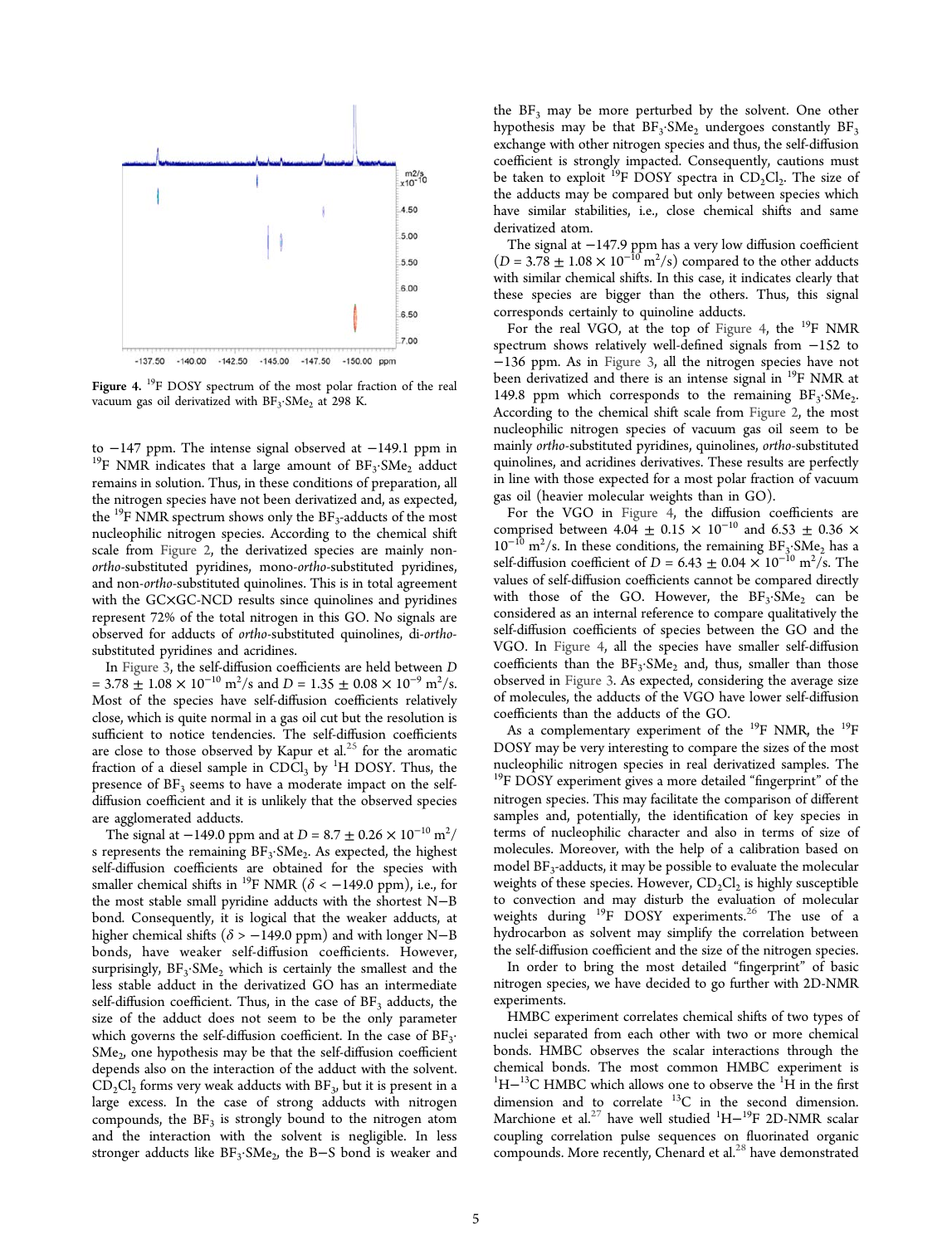the Heteronuclear Overhauser Effect (HOESY) between the fluoride and the hydrogen atoms in BF<sub>3</sub>-pyridine adducts. They have also realized  ${}^{1}H-{}^{15}N$  and  ${}^{1}H-{}^{13}C$  HMBC experiments on these adducts. However, to our knowledge, HMBC between fluoride and hydrogen atoms has never been used to study  $BF<sub>3</sub>$ adducts and to observe scalar correlations through the boron− nitrogen bond.

One of the main parameters in HMBC is the defocusing period which is optimized to be  $1/2^{*n}J(FH)$  and allows us to measuring long-range H−F coupling constants. It depends on the nuclei observed and the nature of the molecule. Indeed, this defocusing period is a compromised value which must be in the same order of the coupling constants observed. Consequently, as no information was available in the literature, it has been varied to find the optimum in each case.

HMBC experiments have been carried out to measure scalar correlations of the fluorine atoms of the  $BF<sub>3</sub>$  with the protons of the nitrogen compounds. Generally, it is recommended to observe the signal of the nucleus which has the larger spectral window, i.e., the fluorine atom, to obtain the best sensitivity and to lower the acquisition time of the experiment. The <sup>19</sup>F<sup>−1</sup>H HMBC experiment (observation of the fluorine correlated to  $\text{proton}$ ) of the BF<sub>3</sub>-Pyridine adduct does not give any correlation. However, the <sup>1</sup>H−<sup>19</sup>F HMBC experiment of the same adduct gives surprisingly a single  ${}^{5}\!J_{\rm{FH}}$  correlation between the fluorine atoms and the protons in the meta-position (positions 3 and 5) (see Figure 5). This correlation is well detected with defocusing periods of 2 and 4 Hz. The signal, observed with a defocusing period of 8 Hz, is less intense.



Figure 5. <sup>1</sup>H−<sup>19</sup>F HMBC experiment (defocusing period of 4 Hz) of the  $BF_3$ -Pyridine adduct in  $CD_2Cl_2$  at 298 K.

With defocusing delays of 4 and 8 Hz, the <sup>1</sup>H−<sup>19</sup>F HMBC experiment of the BF<sub>3</sub>-quinoline adduct shows 3 correlations (two  ${}^{4}J_{\text{FH}}$  and one  ${}^{5}J_{\text{FH}}$ ) between the fluorine atoms and the protons in positions 2, 8, and 3 (see Figure 6). By reducing this defocusing period to 2 Hz, it is possible to see another less intense  $\binom{6}{F_{\text{H}}}$  correlation between fluorine atoms and proton in position 7.

A mixture of BF<sub>3</sub>-adducts of acridine, 2,6-lutidine, quinoline, isoquinoline, and N,N-dimethylaniline has been analyzed by <sup>1</sup>H<sup>-19</sup>F HMBC to measure the eventual cross effect between BF<sub>3</sub>-adducts (see Figure 7).

The  $1H-19F$  HMBC experiment of the mixture, with a defocusing period of 4 Hz, shows that the presence of the other adducts has no impact on the correlations between fluorine atoms and protons in the BF<sub>3</sub>-quinoline adduct. Concerning



Figure 6. <sup>1</sup>H-<sup>19</sup>F HMBC experiment (defocusing period of 4 Hz) of the  $BF_3$ -Quinoline adduct in  $CD_2Cl_2$  at 298 K.



Figure 7. <sup>1</sup>H-<sup>19</sup>F HMBC experiment (defocusing period of 4 Hz) of a mixture of  $BF_3$ -adducts in  $CD_2Cl_2$  at 25 °C.

the  $BF_3$ -isoquinoline, as in  $BF_3$ -pyridine, the fluorine atoms correlate with the proton in the meta-position but also slightly with the protons in *ortho-positions*. In the  $BF_3-2,6$ -lutidine adduct, the protons in meta-positions (3 and 5 positions) do not correlate with the fluorine atoms. Thus, the presence of phenyl or alkyl groups on the pyridine ring greatly influences the correlations observed between the fluorine atoms and the aromatic protons.

The phenyl group increases the basicity of the nitrogen atom in the isoquinoline comparing to the pyridine. The N−B bond is maybe shorter in the isoquinoline adduct than in the pyridine adduct, and it explains certainly why it is easier to detect the correlation of the fluorine atoms with the protons in orthopositions with a defocusing period of 4 Hz.

On the contrary, the hindrance of the two methyl groups around the nitrogen atom in 2,6-lutidine makes the coordination to the  $BF_3$  certainly more difficult and the N-B bond must be longer than in the pyridine adduct. It explains certainly the lack of correlation between the fluorine atoms and the protons in meta-positions. The bond length explains also why no correlation is observed in the acridine adduct which has a higher chemical shift than  $BF_3-2,6$ -lutidine.

However, surprisingly, in the 2,6-lutidine adduct, there is a  ${}^{5}J_{\text{FH}}$  correlation observed between the fluorine atoms and the aliphatic protons of the methyl groups. Thus, the <sup>1</sup>H<sup>-19</sup>F HMBC experiments of  $BF_3$  adducts allow also the detection of scalar correlation between fluorine atoms and aliphatic protons in ortho-positions.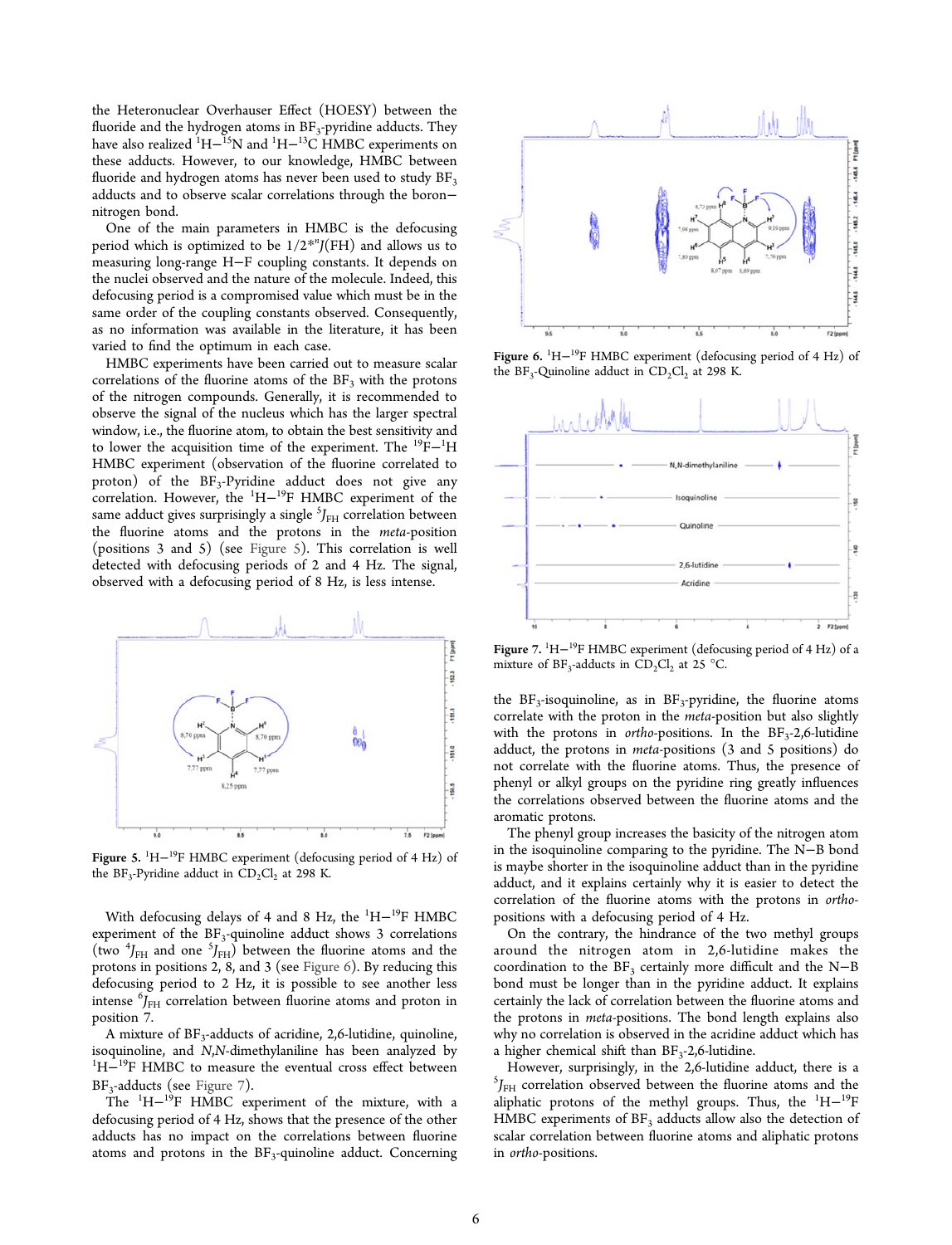<span id="page-7-0"></span>Finally, the  ${}^{1}H-{}^{19}F$  HMBC experiments of the BF<sub>3</sub>-N,Ndimethylaniline adduct show that the fluorine atoms correlate also with aliphatic protons of the methyl groups but also with the protons in meta-positions even if aniline is not a heterocyclic compound.

To conclude, the <sup>1</sup>H<sup>-19</sup>F HMBC experiments demonstrate that there are scalar correlations between the fluorine atoms of the  $BF_3$  and the protons of the nitrogen compounds in  $BF_3$ adducts. These correlations are measured through the N−B bond and allow the confirmation of the presence of protons on specific positions in pyridine or quinoline adducts. The correlations and, thus the information about the structure of the nitrogen compounds, depend mainly on the defocusing period used in the <sup>1</sup>H<sup>-19</sup>F HMBC sequence. To analyze pyridine or quinoline adducts, it is recommended to vary the defocusing period between 2 and 8 Hz. However, with the <sup>1</sup>H<sup>-19</sup>F HMBC sequences, no information is available on the BF<sub>3</sub>-acridine adduct.

The <sup>1</sup>H− <sup>19</sup>F HMBC experiments (using a defocusing period of 4 Hz) have been carried out on the basic nitrogen fraction of the real GO. The results are given in Figure 8. The  ${}^{1}H$  spectra are presented on the abscissa, and the <sup>19</sup>F NMR spectra are presented on the ordinate.



Figure 8. HMBC <sup>1</sup>H−<sup>19</sup>F spectra (defocusing period of 4 Hz) of the most polar fraction of the real gas oil derivatized with  $BF_3$ · $SMe_2$ .

In Figure 8, the <sup>1</sup>H NMR shows significant broad signals of alkyl protons between 0.70 and 3.50 ppm and a very less intense broad signal for the aromatic protons.

For the derivatized fraction of GO, surprisingly, the scalar couplings observed in HMBC <sup>1</sup>H<sup>-19</sup>F experiment are only concentrated between −149.5 and −148.0 ppm on the ordinate and 0.80 and 3.20 ppm on the abscissa. Therefore, these signals correspond only to the scalar couplings between the fluorine atoms with alkyl protons which represent largely the majority of protons in this GO fraction. Thus, this most polar fraction contains nitrogen species whose aromatic cycles are certainly very alkylated and the sample is certainly not concentrated enough to detect remaining aromatic protons. However, HMBC<sup>1</sup>H<sup>-19</sup>F experiments give a lot of information about the nature of the alkyl groups.

The fluorine atoms couple mainly with protons whose  ${}^{1}$ H chemical shifts are superior to 2.5 ppm. These chemical shifts are too high to be aromatic-CH<sub>3</sub> groups; thus, fluorine atoms couple with aromatic-CH<sub>2</sub> or aromatic-CH protons. Taking into account the <sup>19</sup>F NMR chemical shifts, this indicates that the main species are certainly mono-ortho-substituted pyridines alkylated at least with an ethyl group.

The couplings observed with protons, whose  $H$  chemical shifts are comprised between 2 and 2.5 ppm, may be due to the couplings with the aromatic- $CH<sub>3</sub>$  alkyl group. However, for the  ${}^{1}$ H chemical shifts inferior to 2 ppm, the couplings might be due to longer scalar couplings than  ${}^{5}J_{\text{FH}}$  with CH<sub>3</sub> groups.

Thus, the HMBC  ${}^{1}H-{}^{19}F$  experiment can help to identify alkyl protons of nitrogen nucleophiles present in GO derivatized with BF<sub>3</sub>. SMe<sub>2</sub>. With a more concentrated sample, the HMBC<sup>1</sup>H<sup>-19</sup>F experiment may be also a very useful tool to identify the presence of certain aromatic protons. HMBC <sup>1</sup>H<sup>-19</sup>F experiments have great potential to assist in the characterization of deactivating nitrogen species.

### **CONCLUSIONS**

The methodology, coupling the derivatization with  $BF<sub>3</sub>$  of nonprotogenic nitrogen species and the use of NMR analysis, is very promising. By crossing information from <sup>19</sup>F NMR in 1D or 2D experiments, it is possible to determine the close environment of the nitrogen atom of the basic nitrogen species in gas oil or in vacuum gas oil cuts, independently of the sizes of the molecules. This approach allows one to establish "fingerprints" of the most nucleophilic nitrogen species which are likely to inhibit acidic sites. Then, by comparing highly and weakly deactivating samples, it would be possible to identify and to characterize specific species mainly responsible for the deactivation of the catalyst. Moreover, this approach is quite versatile. Indeed, the conditions of derivatization,  $BF_3$  SMe<sub>2</sub> as derivatization reagent and dichloromethane as solvent, allow the formation of BF<sub>3</sub>-adducts with nitrogen species which have a certain level of nucleophilicity. By varying these conditions (derivatization reagent, solvent), it is possible to change the threshold in terms of nucleophilicity to observe more or less nucleophilic species.

#### AUTHOR INFORMATION

#### Corresponding Author

\*E-mail: [ludovic.chahen@ifpen.fr](mailto:ludovic.chahen@ifpen.fr).

#### ORCID<sup>®</sup>

L. Chahen: [0000-0002-0874-9871](http://orcid.org/0000-0002-0874-9871)

#### Author Contributions

The manuscript was written through contributions of all authors. All authors have given approval to the final version of the manuscript.

## Notes

The authors declare no competing financial interest.

#### **REFERENCES**

(1) Wiwel, P.; Hinnemann, B.; Hidalgo-Vivas, A.; Zeuthen, P.; Petersen, B. O.; Duss, J. Ø. Ind. Eng. Chem. Res. 2010, 49, 3184−3193. (2) Lissitsyna, K.; Huertas, S.; Quintero, L. C.; Polo, L. M. Fuel 2013, 104, 752−757.